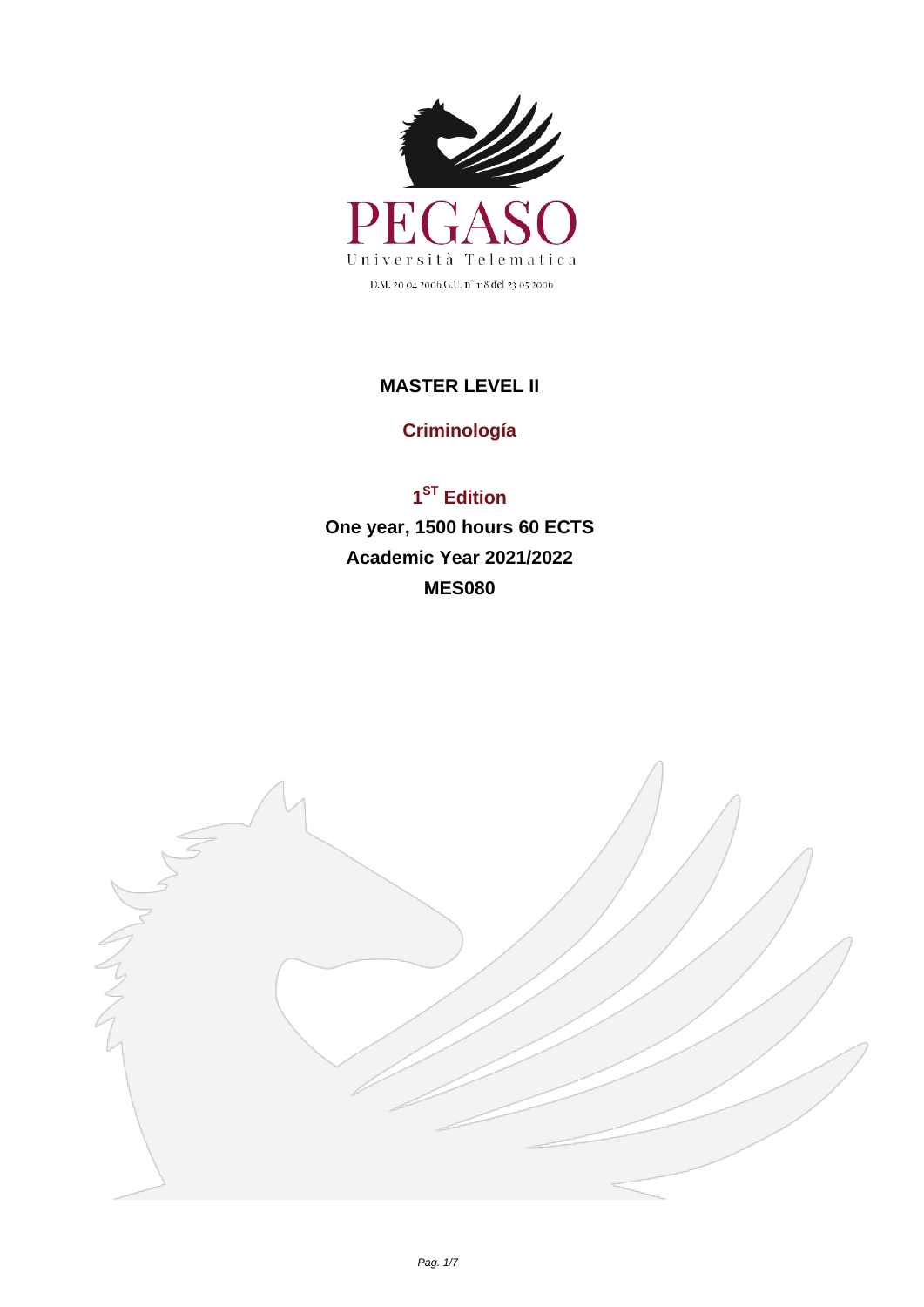

r

| <b>Title</b>         | Criminología                                                                                                                                                                                                                                                                                                                                                                                                                                                                                                                                                                                                                                                                                                                                                                                    |  |  |
|----------------------|-------------------------------------------------------------------------------------------------------------------------------------------------------------------------------------------------------------------------------------------------------------------------------------------------------------------------------------------------------------------------------------------------------------------------------------------------------------------------------------------------------------------------------------------------------------------------------------------------------------------------------------------------------------------------------------------------------------------------------------------------------------------------------------------------|--|--|
| <b>Edition</b>       | 1 <sup>ST</sup> Edition                                                                                                                                                                                                                                                                                                                                                                                                                                                                                                                                                                                                                                                                                                                                                                         |  |  |
| <b>Area</b>          | <b>INTERNATIONAL</b>                                                                                                                                                                                                                                                                                                                                                                                                                                                                                                                                                                                                                                                                                                                                                                            |  |  |
| <b>Category</b>      | <b>MASTER</b>                                                                                                                                                                                                                                                                                                                                                                                                                                                                                                                                                                                                                                                                                                                                                                                   |  |  |
| <b>Level</b>         | Level II                                                                                                                                                                                                                                                                                                                                                                                                                                                                                                                                                                                                                                                                                                                                                                                        |  |  |
| <b>Academic Year</b> | 2021/2022                                                                                                                                                                                                                                                                                                                                                                                                                                                                                                                                                                                                                                                                                                                                                                                       |  |  |
| <b>Duration</b>      | One year, 1500 hours, 60 ECTS                                                                                                                                                                                                                                                                                                                                                                                                                                                                                                                                                                                                                                                                                                                                                                   |  |  |
| <b>Presentation</b>  | - Prepare the student for professional practice in the field of criminology with a<br>focus on the transnationality of crime as an object of interest and study.<br>- Promote the use of current instruments and techniques and in the field of<br>transnational criminology in order to incorporate them into research tasks.<br>- Integrate the new challenges and trends of transnational criminology as<br>specialized academic training.<br>- Promote rigorous analysis and decision-making to solve technical and<br>criminological problems in relation to strategies, measures and also in terms of<br>the fight, as relevant actions within the phenomenology of transnational crime.<br>- Study of current trends and criminal phenomena and the means to prevent<br>and combat them. |  |  |

٦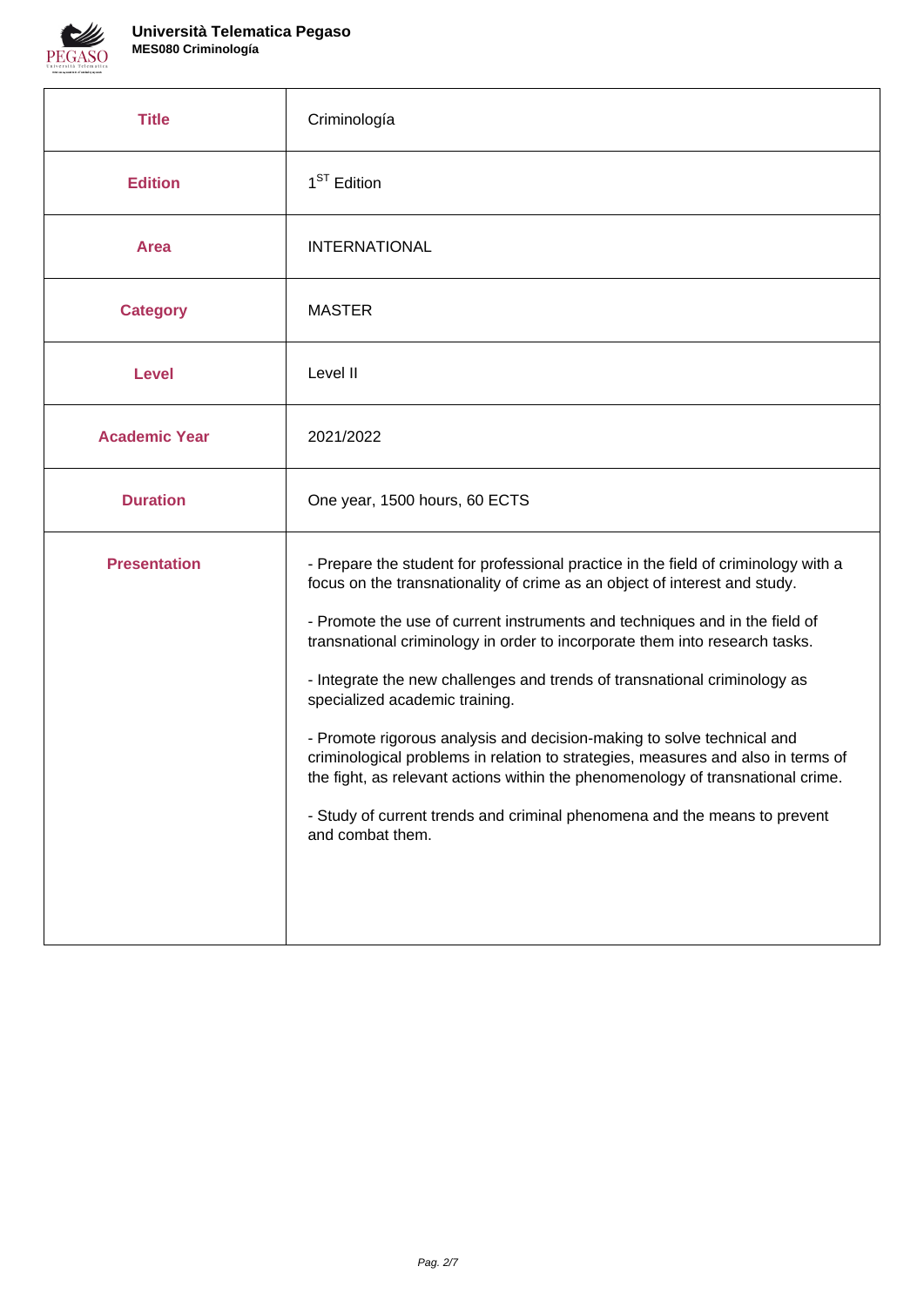

| <b>Objectives</b>      | - Students of different degrees: Law, Criminology, Political Science, Sociology,<br>Social Work, Human Rights, Psychology, Journalism, Social Education,<br>Pedagogy,  and students from related areas.<br>- Professionals who provide care with victims, groups at risk of social exclusion,<br>NGO workers, State Security Forces and Bodies, personnel of public and<br>private institutions in the field of social services, the prison field, Public<br>Administrations in matter of Justice, etc.<br>- Sectors of interest: State security forces and bodies, NGOs, mediators, social<br>institutions, victim assistance offices, technicians in public institutions of<br>intermediation, rehabilitation, the prison field, etc. |
|------------------------|-----------------------------------------------------------------------------------------------------------------------------------------------------------------------------------------------------------------------------------------------------------------------------------------------------------------------------------------------------------------------------------------------------------------------------------------------------------------------------------------------------------------------------------------------------------------------------------------------------------------------------------------------------------------------------------------------------------------------------------------|
| <b>Target audience</b> | The course aims at providing young graduates, young professionals and<br>passionate about fashion with technical skills in the fashion and luxury industry,<br>in order to develop a strong sensitiveness and knowledge towards fashion,<br>quality and "Made in Italy" branded products, identify new business<br>opportunities and successfully manage creative projects within international<br>environments.<br>This Postgraduate Master course mixes technical knowledge, high quality<br>professionals' experiences and practical case studies, by enabling students to<br>build their own professional network while studying through high-technological<br>didactic tools.                                                      |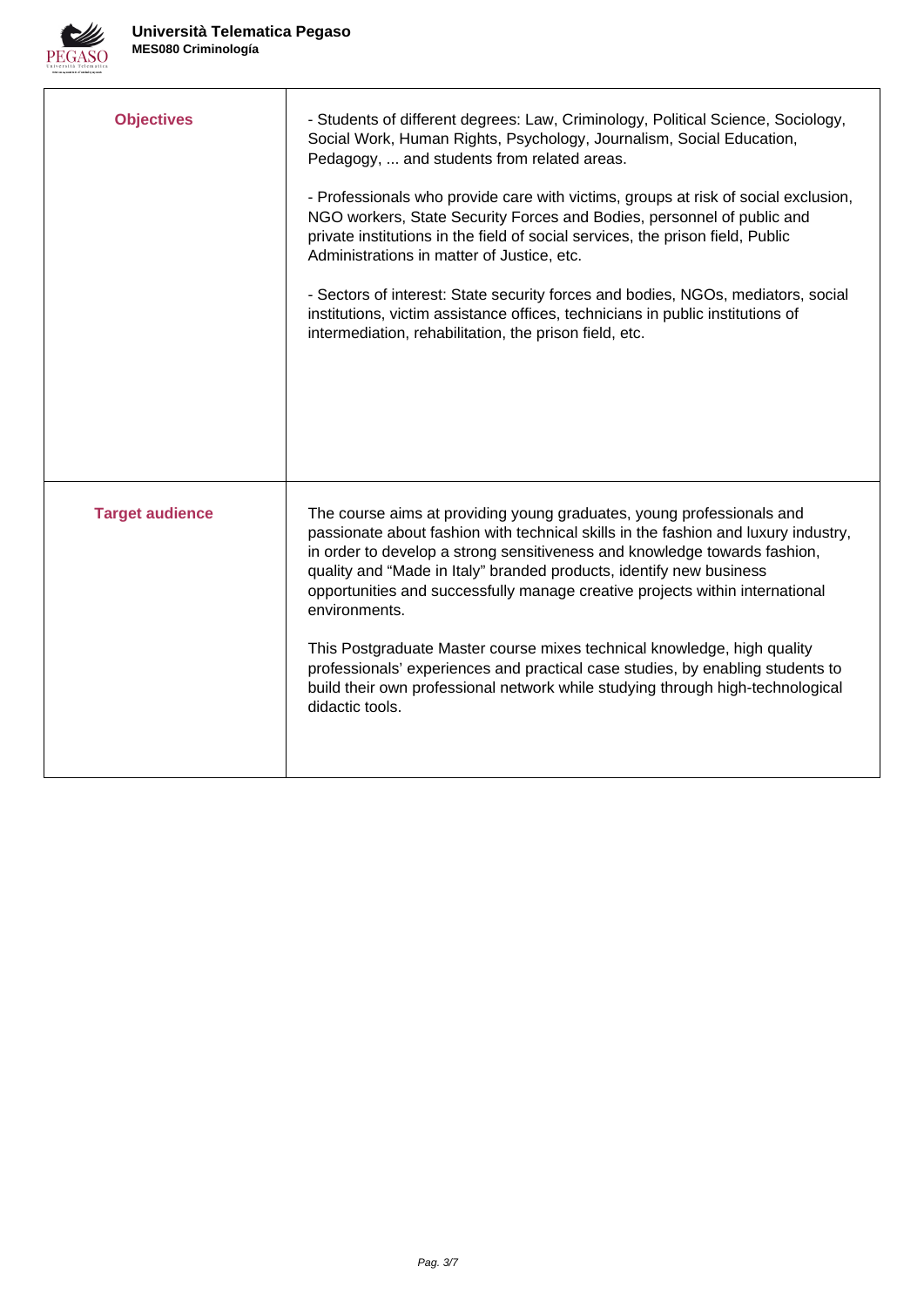

| <b>Tools</b>    |                | This Postgraduate Master Course will be delivered online through our didactic<br>platform available 24/7.                                                                                                                                                                                                                                                 |             |
|-----------------|----------------|-----------------------------------------------------------------------------------------------------------------------------------------------------------------------------------------------------------------------------------------------------------------------------------------------------------------------------------------------------------|-------------|
|                 |                | The distance learning system shall provide assisted learning along a<br>predetermined educational path, with access to didactic materials specifically<br>developed, with a wide range of interactive individual and group activities,<br>supervised by tutors and experts in the field, able to interact with students and<br>to answer their enquiries. |             |
|                 |                | The study of the didactic materials, both digital (video lessons of the lecturers<br>with graphic animations) and on paper support (lecture notes and/or texts), is<br>conducted according to the time schedules and personal availability of the<br>student.                                                                                             |             |
|                 |                | Students may avail of video lessons for the study of theoretical knowledge, of<br>bibliographies and sitographies, in addition to notes and documents necessary<br>for the acquisition of practical skills.                                                                                                                                               |             |
|                 |                |                                                                                                                                                                                                                                                                                                                                                           |             |
|                 |                |                                                                                                                                                                                                                                                                                                                                                           |             |
|                 |                |                                                                                                                                                                                                                                                                                                                                                           |             |
| <b>Contents</b> |                | <b>Topics</b>                                                                                                                                                                                                                                                                                                                                             | <b>ECTS</b> |
|                 | $\mathbf{1}$   | Criminología: Conceptos e Historia                                                                                                                                                                                                                                                                                                                        | 6           |
|                 | $\overline{2}$ | Criminología ante la nueva realidad social                                                                                                                                                                                                                                                                                                                | 6           |
|                 | 3              | Nuevas formas de delincuencia                                                                                                                                                                                                                                                                                                                             | 6           |
|                 | 4              | Criminología forense                                                                                                                                                                                                                                                                                                                                      | 6           |
|                 | 5              | Perfil psicológico criminal                                                                                                                                                                                                                                                                                                                               | 6           |
|                 | 6              | Evaluación, intervención y tratamiento de conductas violentas                                                                                                                                                                                                                                                                                             | 6           |
|                 | $\overline{7}$ | La delincuencia y su tratamiento: especial referencia a bandas                                                                                                                                                                                                                                                                                            | 6           |
|                 | $\bf8$         | La Criminalidad contemporánea. Delincuencia organizada y terrorismo                                                                                                                                                                                                                                                                                       | $\,$ 6 $\,$ |
|                 | 9              | Metodología de la Investigación en ciencias sociales                                                                                                                                                                                                                                                                                                      | 6           |
|                 | 10             | Trabajo Final de Master                                                                                                                                                                                                                                                                                                                                   | 6           |
|                 |                | <b>Total</b>                                                                                                                                                                                                                                                                                                                                              | 60          |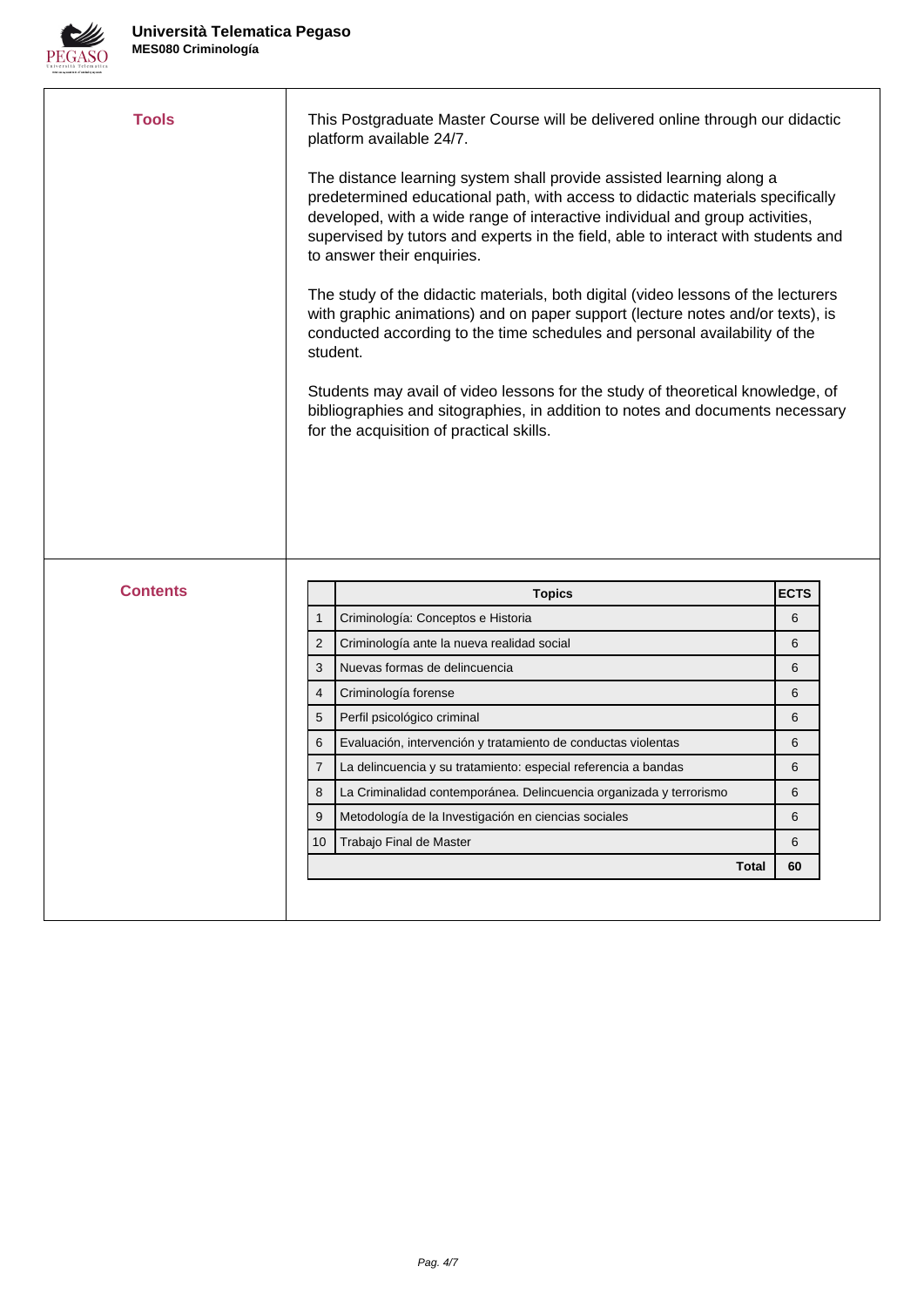

| <b>Activities</b>   |                                                                                                                                                                                                                                                                                                                                                           |
|---------------------|-----------------------------------------------------------------------------------------------------------------------------------------------------------------------------------------------------------------------------------------------------------------------------------------------------------------------------------------------------------|
|                     | This Postgraduate Master Course will be delivered online through our didactic<br>platform available 24/7.                                                                                                                                                                                                                                                 |
|                     | The distance learning system shall provide assisted learning along a<br>predetermined educational path, with access to didactic materials specifically<br>developed, with a wide range of interactive individual and group activities,<br>supervised by tutors and experts in the field, able to interact with students and<br>to answer their enquiries. |
|                     | The study of the didactic materials, both digital (video lessons of the lecturers<br>with graphic animations) and on paper support (lecture notes and/or texts), is<br>conducted according to the time schedules and personal availability of the<br>student.                                                                                             |
|                     | Students may avail of video lessons for the study of theoretical knowledge, of<br>bibliographies and sitographies, in addition to notes and documents necessary<br>for the acquisition of practical skills.                                                                                                                                               |
|                     |                                                                                                                                                                                                                                                                                                                                                           |
| <b>Committments</b> | Upon enrolment, the student will receive, at the e-mail address provided during<br>the enrolment process, the credentials to access the UniPegaso platform,<br>where they will be able to download the final certificate once the have<br>successfully passed the final examination.                                                                      |
|                     | Students are expected to:                                                                                                                                                                                                                                                                                                                                 |
|                     | • study the didactic material specifically arranged;                                                                                                                                                                                                                                                                                                      |
|                     | • participate in online activities;                                                                                                                                                                                                                                                                                                                       |
|                     | • successfully meet the required learning outcomes of each module as stated in<br>course outline in order to pass the assignments;                                                                                                                                                                                                                        |
|                     | • revise the assignments according to the lecturers' comments in an event of<br>the failure to meet one or more of the learning outcomes for each module;                                                                                                                                                                                                 |
|                     | • successfully pass the final dissertation defense real time via digital tools.                                                                                                                                                                                                                                                                           |
|                     |                                                                                                                                                                                                                                                                                                                                                           |
|                     |                                                                                                                                                                                                                                                                                                                                                           |
|                     |                                                                                                                                                                                                                                                                                                                                                           |
|                     |                                                                                                                                                                                                                                                                                                                                                           |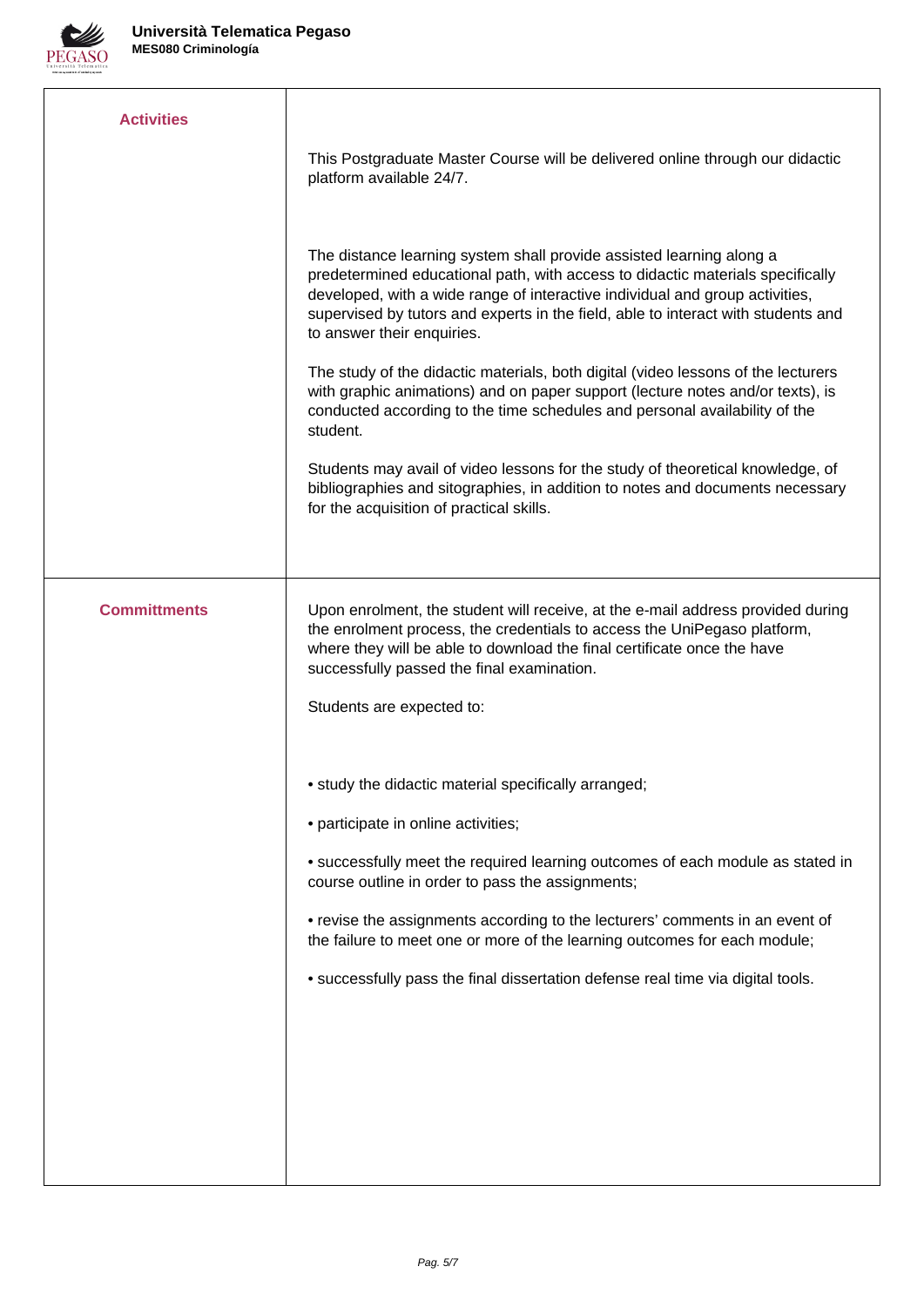

| <b>Access Qualifications</b> | The following access qualifications are required:<br>• Master's degree corresponding to EQF level 7                                                                                                                                                                                                                                                                                                                                                                                                            |
|------------------------------|----------------------------------------------------------------------------------------------------------------------------------------------------------------------------------------------------------------------------------------------------------------------------------------------------------------------------------------------------------------------------------------------------------------------------------------------------------------------------------------------------------------|
| <b>Access requirements</b>   | Students are expected to:<br>• study the didactic material specifically arranged;<br>• participate in online activities;<br>• successfully meet the required learning outcomes of each module as stated in<br>course outline in order to pass the assignments;<br>• revise the assignments according to the lecturers' comments in an event of<br>the failure to meet one or more of the learning outcomes for each module;<br>• successfully pass the final dissertation defence real time via digital tools. |
| <b>Enrolment terms</b>       | <b>Enrolment always open</b>                                                                                                                                                                                                                                                                                                                                                                                                                                                                                   |
| <b>Terms and Conditions</b>  | The administration department reserves the right to activate the Postgraduate<br>Course: https://docs.unipegaso.it/postlaurea/mancata_attivazione.pdf<br>By enrolling in this course, you accept and agree to abide by the following<br>Terms and Conditions of Use:<br>https://docs.unipegaso.it/postlaurea/cond_util_post.pdf                                                                                                                                                                                |
| <b>Payment modalities</b>    | For information about enrolment fees and payment modalities,<br>please contact the following address: <b>administracion@iniseg.es</b>                                                                                                                                                                                                                                                                                                                                                                          |